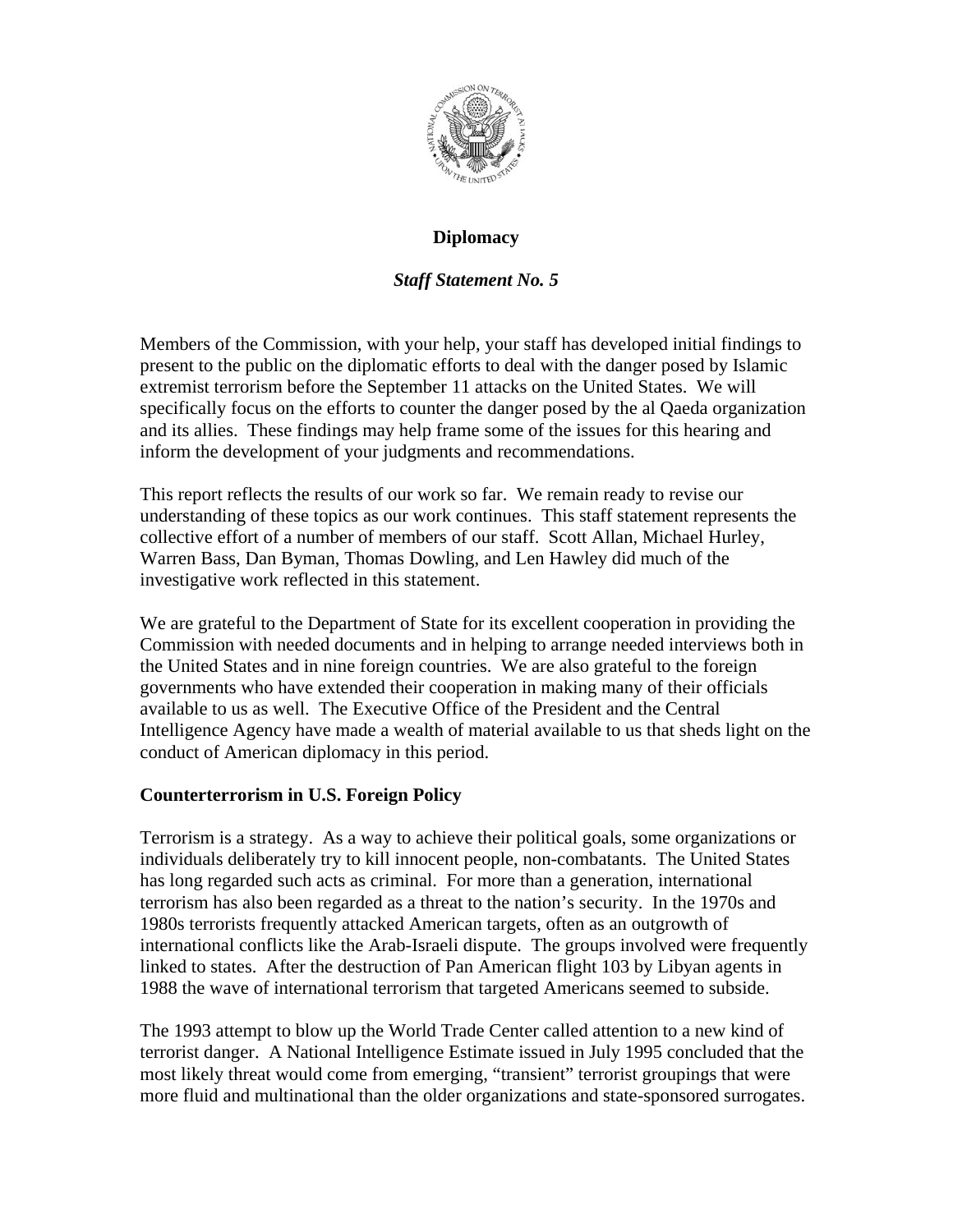This "new terrorist phenomenon" was made up, according to the NIE, of loose affiliations of Islamist extremists violently angry at the United States. Lacking strong organization, they could still get weapons, money, and support from an assortment of governments, factions, and individual benefactors. Growing international support networks were enhancing their ability to operate in any region of the world.

Since the terrorists were understood as loosely affiliated sets of individuals, the basic approach for dealing with them was that of law enforcement. But President Clinton emphasized his concern about the problem as a national security issue in a Presidential Decision Directive, PDD-39, in June 1995 that stated the U.S. policy on counterterrorism. This directive superseded a directive signed by President Reagan in 1986. President Clinton's directive declared that the United States saw "terrorism as a potential threat to national security as well as a criminal act and will apply all appropriate means to combat it. In doing so, the U.S. shall pursue vigorously efforts to deter and preempt, apprehend and prosecute, or assist other governments to prosecute, individuals who perpetrate or plan to perpetrate such attacks."

The role of diplomacy was to gain the cooperation of other governments in bringing terrorists to justice. PDD-39 stated: "When terrorists wanted for violation of U.S. law are at large overseas, their return for prosecution shall be a matter of the highest priority and shall be a continuing central issue in bilateral relations with any state that harbors or assists them." If extradition procedures were unavailable or put aside, the United States could seek the local country's assistance in a rendition, secretly putting the fugitive in a plane back to America or some third country for trial.

## **Counterterrorism and Foreign Policy in Practice: Four Examples from 1995-1996**

#### *Ramzi Yousef, 1995*

 The U.S. government believed that the World Trade Center attack of 1993 had been carried out by a "cell" led by Abdul Basit Mahmoud Abdul Karim, better known by his alias, Ramzi Yousef. Yousef had escaped and was a fugitive. By early 1995 he was also wanted for his participation in a plot to plant bombs on a dozen American airliners in the Far East. Yousef had fled to Pakistan. The United States learned where he was and, working effectively with Pakistani officials, carried out a rendition that sent him back to America for trial.

#### *Khalid Sheikh Mohammed, 1996*

In 1995 the United States also learned that Khalid Sheikh Mohammed, "KSM," was living in Doha, Qatar and was reportedly employed by a government agency there. The United States obtained other specific details that could locate KSM, who was then sought as a suspect in the Ramzi Yousef airlines plot. Working with the U.S. ambassador in Doha, the FBI and CIA worked on how to capture KSM. But they were reluctant to seek help from the Qatari government, fearing that KSM might be tipped off.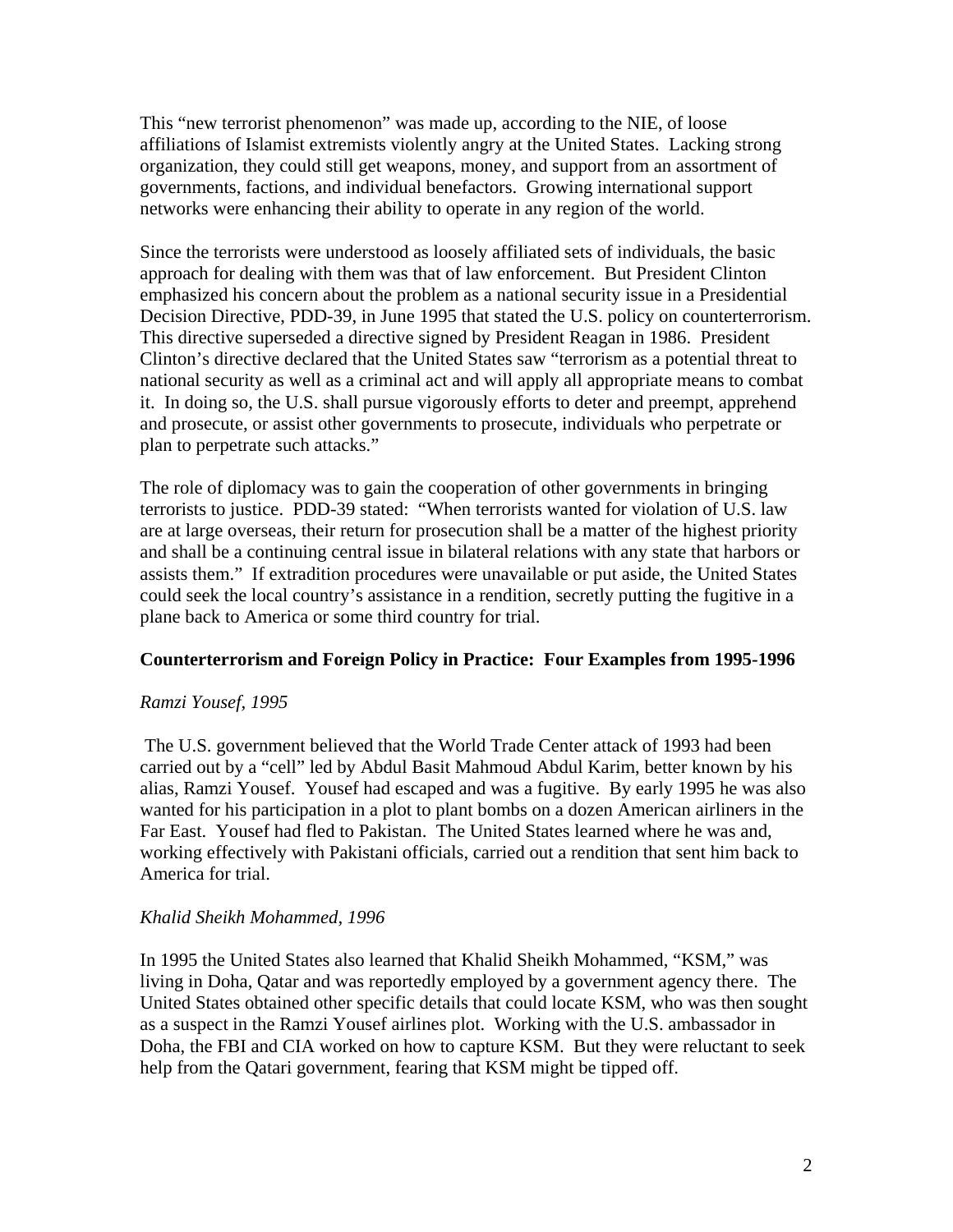The U.S. government instead considered the option of capturing KSM without Qatari help. The available options were rejected as unwieldy and too risky. Therefore, after first waiting for a sealed indictment against KSM to be handed down by a New York grand jury, the U.S. government asked the Emir of Qatar for help in January 1996. Qatari authorities first reported that KSM was under surveillance. They then asked for development of an alternative plan that would conceal their aid to Americans. They then reported that KSM had disappeared.

KSM would later become a principal planner of the 9/11 attacks and was captured in 2003. We do not know whether KSM was tipped off in 1996. According to some unconfirmed information, KSM may have left Qatar in 1995 for an extended period after being warned by his nephew, Ramzi Yousef, that U.S. authorities were looking for him. According to this same information, he may have returned to Qatar later that year, but then became concerned again following the December 1995 capture of Wali Khan, another conspirator in the airliner bombing plot, and left Qatar for good in early 1996. The government of Qatar has not yet provided an account of this episode or its government's past relationship to KSM.

#### *Usama Bin Ladin, 1996*

The U.S. government was also interested in another individual with disturbing ties to terrorists, a Saudi named Usama Bin Ladin. Bin Ladin was then based in Sudan. Under the influence of the radical Islamist Hassan al Turabi, Sudan had become a safe haven for violent Islamist extremists. By 1995, the U.S. government had connected Bin Ladin to terrorists as an important terrorist financier.

Since 1979 the Secretary of State has had the authority to name State Sponsors of Terrorism, subjecting such countries to significant economic sanctions. Sudan was so designated in 1993. In February 1996, for security reasons, U.S. diplomats left Khartoum. International pressure further increased as the regime failed to hand over three individuals involved in a 1995 attempt to assassinate Egyptian president Hosni Mubarak. The United Nations Security Council imposed sanctions on the regime.

Diplomacy had an effect. In exchanges beginning in February 1996, Sudanese officials began approaching U.S. officials, asking what they could do to ease the pressure. During the winter and spring of 1996, Sudan's defense minister visited Washington and had a series of meetings with representatives of the U.S. government. To test Sudan's willingness to cooperate on terrorism the United States presented eight demands to their Sudanese contact. The one that concerned Bin Ladin was a request for intelligence information about Bin Ladin's contacts in Sudan.

These contacts with Sudan, which went on for years, have become a source of controversy. Former Sudanese officials claim that Sudan offered to expel Bin Ladin to the United States. Clinton administration officials deny ever receiving such an offer. We have not found any reliable evidence to support the Sudanese claim.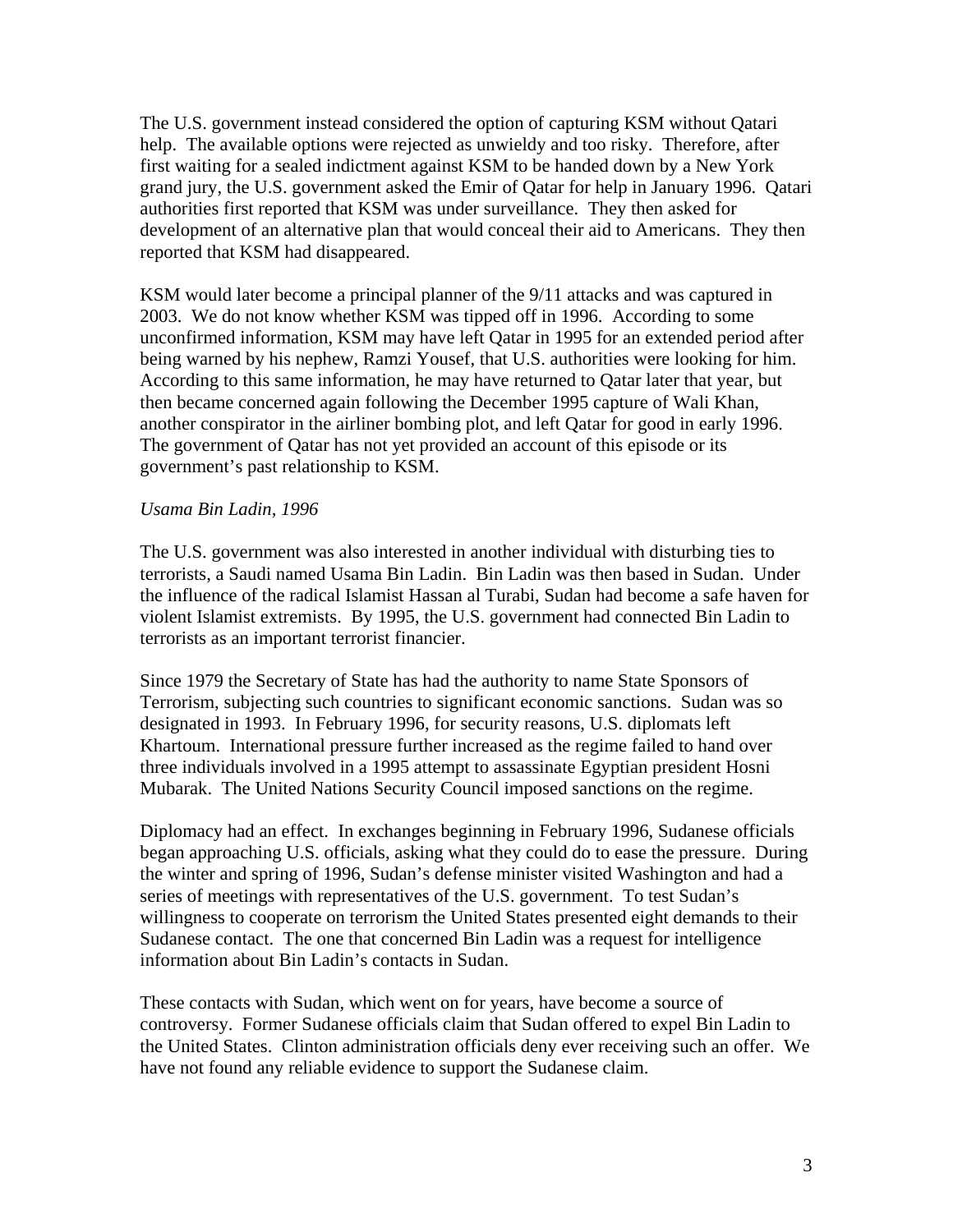Sudan did offer to expel Bin Ladin to Saudi Arabia and asked the Saudis to pardon him. U.S. officials became aware of these secret discussions, certainly by March 1996. The evidence suggests that the Saudi government wanted Bin Ladin expelled from Sudan, but would not agree to pardon him. The Saudis did not want Bin Ladin back in their country at all.

U.S. officials also wanted Bin Ladin expelled from Sudan. They knew the Sudanese were considering it. The U.S. government did not ask Sudan to render him into U.S. custody.

According to Samuel Berger, who was then the deputy national security adviser, the interagency Counterterrorism and Security Group (CSG) chaired by Richard Clarke had a hypothetical discussion about bringing Bin Ladin to the United States. In that discussion a Justice Department representative reportedly said there was no basis for bringing him to the United States since there was no way to hold him here, absent an indictment. Berger adds that in 1996 he was not aware of any intelligence that said Bin Ladin was responsible for any act against an American citizen. No rendition plan targeting Bin Ladin, who was still perceived as a terrorist financier, was requested by or presented to senior policymakers during 1996.

Yet both Berger and Clarke also said the lack of an indictment made no difference. Instead they said the idea was not worth pursuing because there was no chance that Sudan would ever turn Bin Ladin over to a hostile country. If Sudan had been serious, Clarke said, the United States would have worked something out.

However, the U.S. government did approach other countries hostile to Sudan and Bin Ladin about whether they would take Bin Ladin. One was apparently interested. No handover took place.

Under pressure to leave, Bin Ladin worked with the Sudanese government to procure safe passage and possibly funding for his departure. In May 1996, Bin Ladin and his associates leased an Ariana Airlines jet and traveled to Afghanistan, stopping to refuel in the United Arab Emirates. Approximately two days after his departure, the Sudanese informed the U.S. government that Bin Ladin had left. It is unclear whether any U.S. officials considered whether or how to intercept Bin Ladin.

#### *Khobar Towers, 1996*

In June 1996 an enormous truck bomb was detonated in the Khobar Towers residential complex for Air Force personnel in Dhahran, Saudi Arabia. Nineteen Americans were killed and 372 were wounded. The operation was carried out principally if not exclusively by Saudi Hizbollah, an organization that had received support from the government of Iran. It is still unclear whether Usama Bin Ladin or his associates played any supporting role in this attack. This case and concern about terrorism from Hizbollah shadowed American counterterrorism policy for the next five years.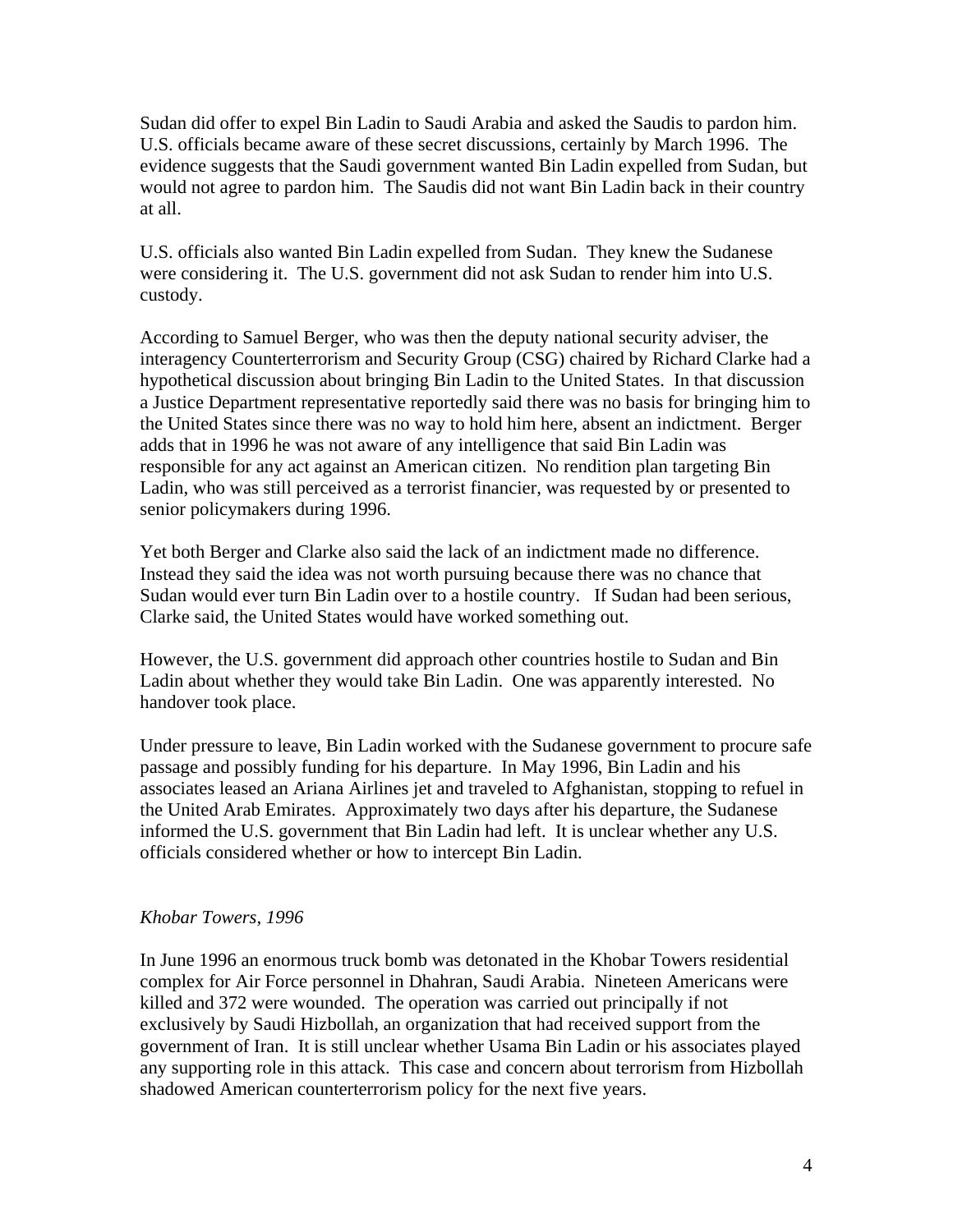The Khobar bombing began as a law enforcement case. The director of the FBI, Louis Freeh, personally led a massive effort to gather evidence of responsibility. That investigation culminated in a June 2001 indictment of 13 members of Saudi Hizbollah and one unidentified member of Lebanese Hizbollah. Although the public indictment details some contacts of these groups with the Iranian government, no Iranian was named or charged in this indictment. In his interview with the Commission, Director Freeh described the responsibility of the Iranian government in very strong terms. He apparently provided a similar depiction to the White House in 1999.

The Khobar bombing also was an intelligence case. That aspect of the case developed significant information implicating key agencies and senior officials of the Iranian government. DCI Tenet also characterized this case to us in strong terms. He could not recall when he arrived at this judgment or how he communicated it.

The Khobar case highlights a central policy problem in counterterrorism: the relationship between evidence and action. Secretary of State Madeleine Albright emphasized to us, for example, that even if some individual Iranian officials were involved, this was not the same as proving that the Iranian government as a whole should be held responsible for the bombing. National Security Adviser Berger held a similar view. He stressed the need for a definitive intelligence judgment. The evidence might be challenged by foreign governments. The evidence might form a basis for going to war. Therefore, he explained, the DCI and the Director of the FBI must make a definitive judgment based on the professional opinions of their experts.

In this and other episodes before 9/11 we found that the CIA and the FBI tended to be careful in discussing the attribution for terrorist acts. In the Khobar case and others, the circle of individuals working with the evidence was tightly compartmented in order to prevent leaks that might limit the President's options or his time for decision. Whatever analysts might say privately, their written work was conservatively phrased and caveated. Evidence was catalogued in neutral detail. In the Khobar case, as in some others, the time lag between terrorist act and any definitive attribution grew to months, then years, as the evidence was compiled.

#### **The Afghanistan Problem**

From 1980 to 1991 the United States supplied billions of dollars worth of secret assistance to rebel groups in Afghanistan fighting against Soviet occupation and the Soviet-installed successor government. This assistance was funneled through Pakistan. The Pakistani Army's intelligence service, the ISID, helped train the rebels and distribute the arms.

The war against the Soviets became a 'jihad' for many Muslims. It was a clear fight against a foreign, atheist regime. Saudi Arabia contributed billions of dollars of its own,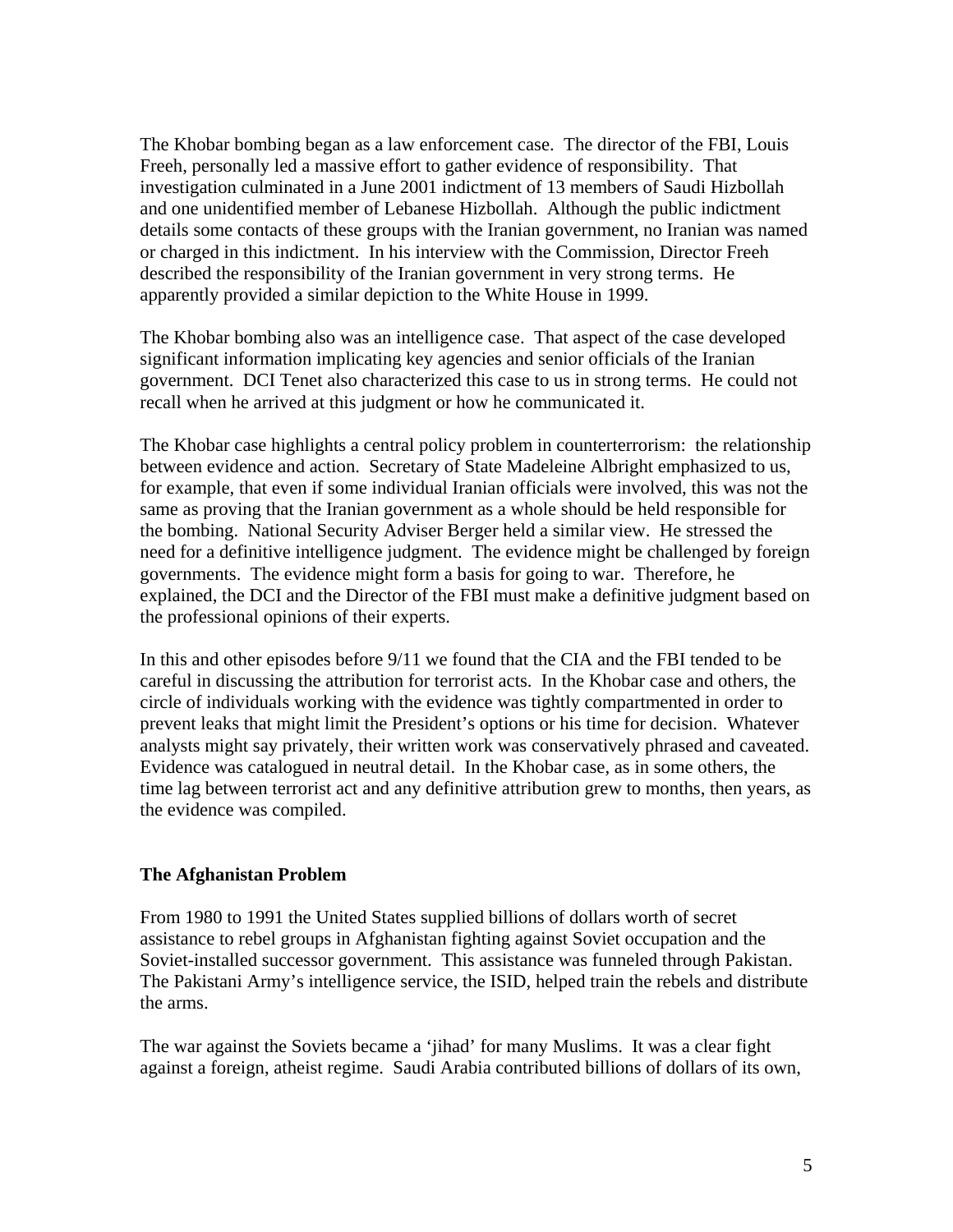consulting with the Americans and Pakistanis. Arab volunteers flocked to Afghanistan. One, who became a fundraiser and celebrity for the cause, was Usama Bin Ladin.

These foreigners, who received little if any U.S. assistance, had a slight impact on the war. However, some established links to both Pakistan and Afghan leaders that would prove useful in the future. Most volunteers stayed only brief periods before returning home, where their governments often viewed them with intense suspicion and little support. Angry at their treatment, these alienated fighters began to turn their grievances toward other targets.

In 1989 the Soviet Union withdrew its last forces, leaving behind an unpopular Marxist government. Soviet departure removed the main impetus for foreign volunteers, many of whom began to search for a new focus. Some joined already returned compatriots in a series of increasingly violent, domestic extremist groups. Others were attracted to a transnational struggle against perceived enemies of Islam. In 1988 Bin Ladin and a small circle of other leaders created al Qaeda with the aim of its creating and coordinating such a global struggle, the elite "foundation" for this "Islamic Army." The U.S. government knew nothing about it.

By the time of the Soviet withdrawal, Pakistan was home to an enormous—and generally unwelcome—Afghan refugee population. The badly strained Pakistani education system had little ability or interest in extending secular education to the refugees or to many Pakistanis, where the government increasingly viewed privately funded religious schools as a cost-free alternative. Over time, these schools produced large numbers of halfeducated young men with no marketable skills but deeply held fundamentalist views. These young men, a ready source of manpower for both continued fighting in Afghanistan and the Kashmir insurgency, provided the continuing core of what, by 1994, became the Taliban movement. Imposing a ruthless version of Islamic law, the Taliban seemed to be a potential force for order. The Pakistani government gave them significant assistance. In September 1996, the Taliban captured Kabul and controlled most of the country. They declared the creation of the "Islamic Emirate of Afghanistan."

After suffering some disruption from his relocation to Afghanistan, Usama Bin Ladin and his colleagues rebuilt. In August 1996 he issued a public declaration of jihad against American troops in Saudi Arabia. In February 1998 this was expanded into a public call for any Muslim to kill any American, military or civilian, anywhere in the world.

By early 1997 intelligence and law enforcement officials in the U.S. government had finally received reliable information disclosing the existence of al Qaeda as a worldwide terrorist organization. That information elaborated a command-and-control structure headed by Bin Ladin and various lieutenants, described a network of training camps to process recruits, discussed efforts to acquire weapons of mass destruction, and placed al Qaeda at the center among other groups affiliated with them in its "Islamic Army."

This information also dramatically modified the picture of inchoate "new terrorism" presented in the 1995 National Intelligence Estimate. But the new picture was not widely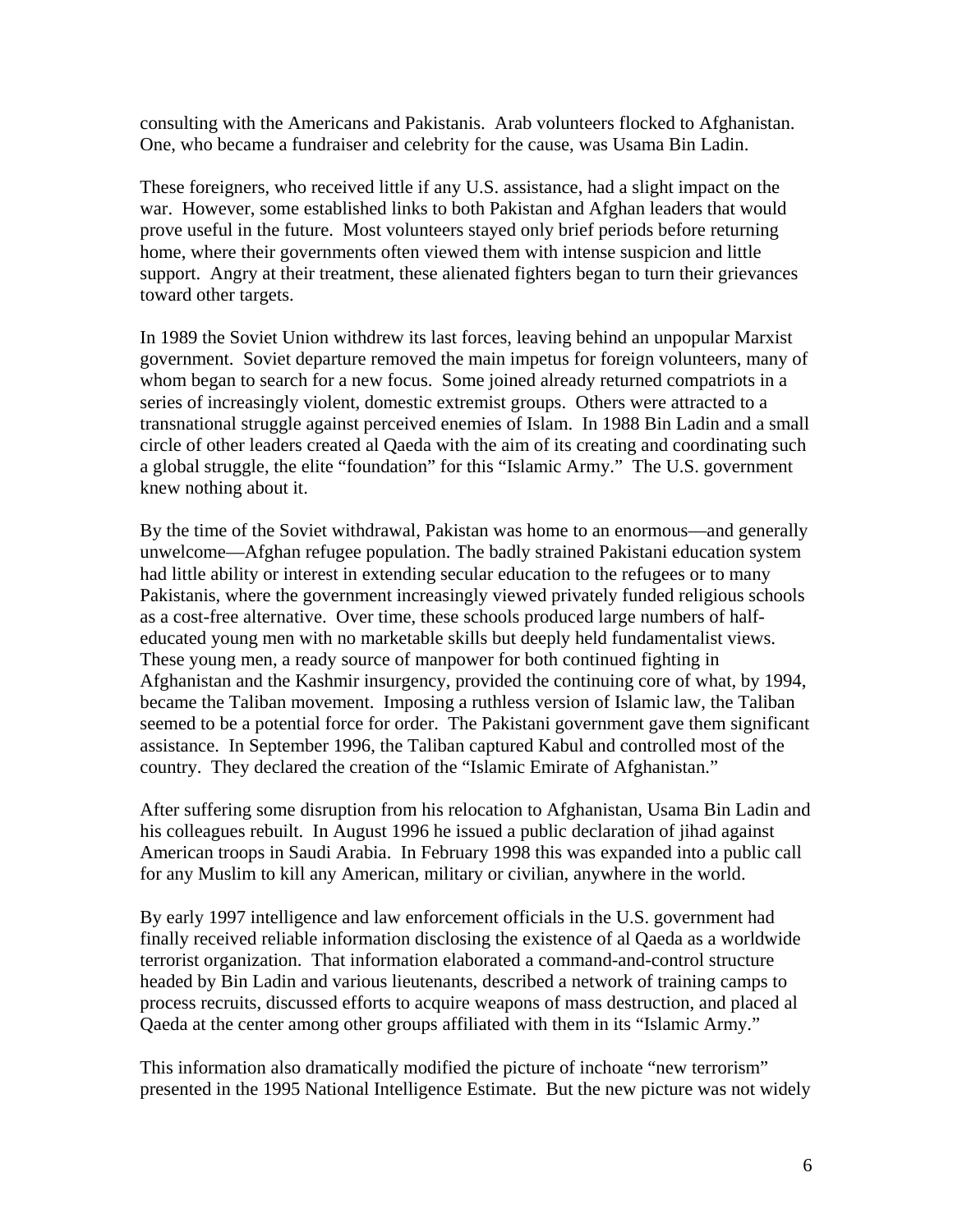known. It took still more time before officials outside the circle of terrorism specialists, or in foreign governments, fully comprehended that the enemy was much larger than an individual criminal, more than just one man, "UBL," and "his associates."

For example, in 1996 Congress passed a law that authorized the Secretary of State to designate foreign terrorist organizations that threaten the national security of the United States—a designation that triggers economic, immigration, and criminal consequences. Al Qaeda was not designated by the Secretary of State until the fall of 1999.

While Afghanistan became a sanctuary for al Qaeda, the State Department's interest in Afghanistan remained limited. Initially after the Taliban's rise, some State diplomats were, as one official said to us, willing to "give the Taliban a chance" because it might be able to bring stability to Afghanistan. A secondary consideration was that stability would allow an oil pipeline to be built through the country, a project to be managed by the Union Oil Company of California, or UNOCAL.

During 1997 working-level State officials asked for permission to visit and investigate militant camps in Afghanistan. The Taliban stalled, then refused. In November 1997 Secretary Albright described Taliban human rights violations and treatment of women as "despicable." A Taliban delegation visited Washington in December. U.S. officials pressed them on the treatment of women, negotiating an end to the civil war, and narcotics trafficking. Bin Ladin was barely mentioned.

UN Ambassador Bill Richardson led a delegation to South Asia—and Afghanistan—in April 1998. No U.S. official of this rank had been to Kabul in decades. Ambassador Richardson used the opening to support UN negotiations on the civil war. In light of Bin Ladin's new public fatwa against Americans in February, Ambassador Richardson asked the Taliban to turn Bin Ladin over to the United States. They answered that they did not control Bin Ladin and that, in any case, he was not a threat to the United States.

The Taliban won few friends. Only three countries recognized it as the government of Afghanistan: Pakistan, Saudi Arabia, and the United Arab Emirates.

#### **The Saudi Effort and its Aftermath**

In May 1998 the Clinton administration issued a new presidential directive on terrorism, PDD-62. It described ten policy programs. Program number one was "Apprehension, Extradition, Rendition, and Prosecution." The lead agency was the Justice Department, supported by the Department of State.

As this directive was issued a plan was being developed to capture and bring Bin Ladin to justice. This plan would use Afghan agents of the CIA. Top policymakers, including the CIA leadership, did not think the plan would work. They welcomed a diplomatic alternative.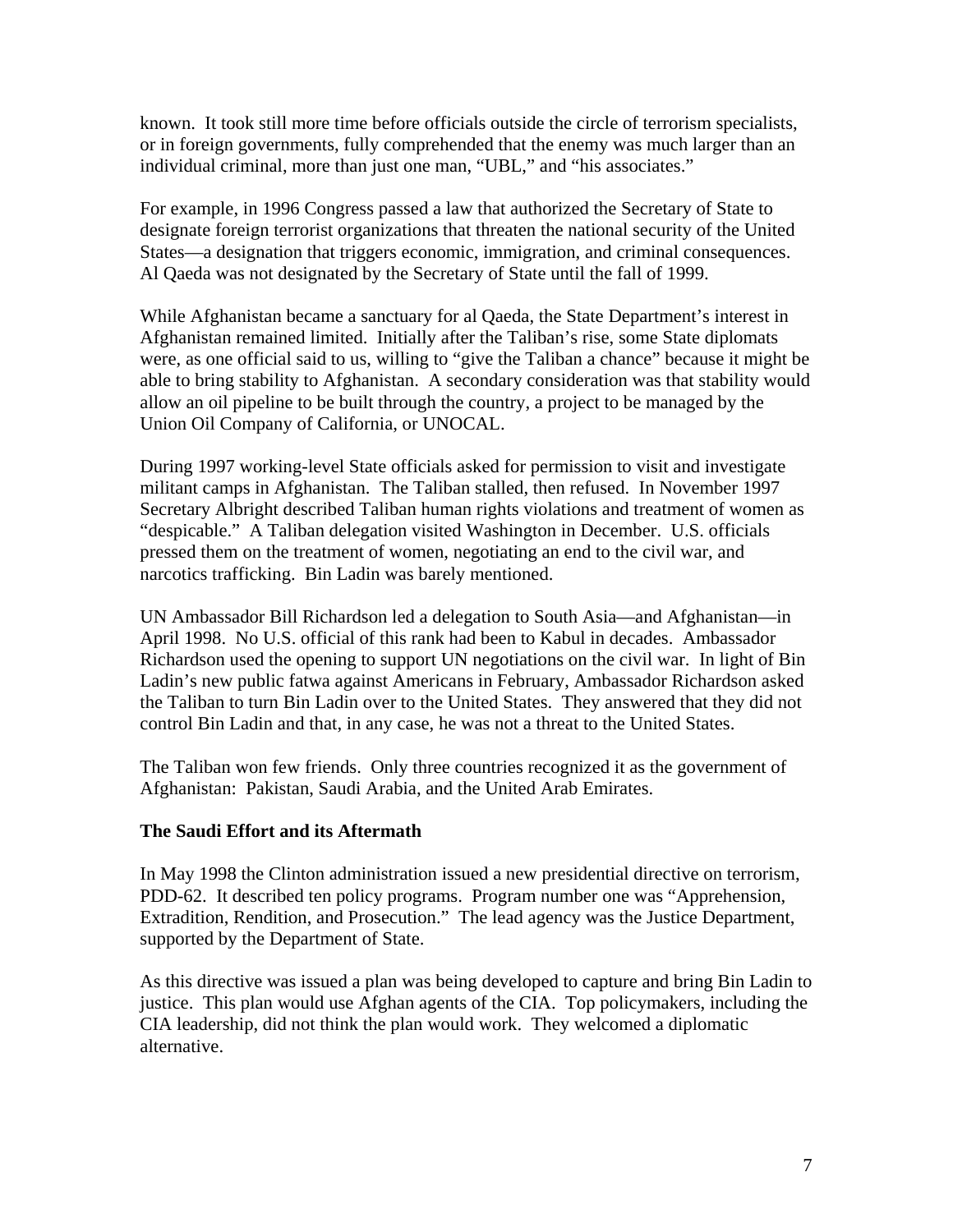Saudi Arabia was a problematic ally in combating Islamic extremism. One of the world's most religiously conservative societies, the Kingdom's identity is closely bound to its religious links, especially as the guardian of Islam's two holiest sites. The obligation to donate to charity is a basic pillar of faith for all Muslims. Traditionally, throughout the Muslim world, there is no formal oversight mechanism for donations. Individuals select and aid the recipients directly. As Saudi wealth increased, the amounts that individuals, and the state, could and did contribute grew dramatically. Substantial sums went to finance Islamic charities of every kind.

Until 9/11, few Saudis would have considered government oversight of charitable donations necessary; many would have perceived it as interference in the performance of their faith. At the same time, the government's ability to finance most state expenditures with energy revenues has not created the need for a modern income tax system. As a result, there were strong religious, cultural, and administrative barriers to monitoring charitable spending.

Attitudes toward the United States were mixed. The United States was aligned with Israel in a conflict where Saudis ardently sympathized with the Palestinian cause. Yet for more than half a century the Saudi monarchy has had close relations with the United States, finding common cause in the commercial exploitation of its oil wealth and the anti-Communism of the cold war. In 1990 the Kingdom had chosen to host U.S. armed forces in the first war against Iraq. In 1998 it was still the base for ongoing military operations against Iraq.

The ruling monarchy also knew Bin Ladin was an enemy. Bin Ladin had not set foot in Saudi Arabia since 1991, when he escaped a form of house arrest and made his way to Sudan. Bin Ladin had fiercely denounced the rulers of Saudi Arabia publicly in his August 1996 fatwa. But the Saudis were content to leave him in Afghanistan, so long as they were assured he was not making any trouble for them there.

Events soon drew Saudi attention back to Bin Ladin. In the spring of 1998 the Saudi government successfully disrupted a major Bin Ladin-organized effort to launch attacks on U.S. forces in the Kingdom using a variety of man-portable missiles. Scores of individuals were arrested. The Saudi government did not publicize what had happened, but U.S. officials learned of it. Seizing this opportunity, DCI Tenet urged the Saudis to help deal with Bin Ladin. President Clinton, in May, designated Tenet as his representative to work with the Saudis on terrorism. Director Tenet visited Riyadh a few days later, then returned to Saudi Arabia in early June.

Crown Prince Abdullah agreed to make an all-out secret effort to persuade the Taliban to expel Bin Ladin for eventual delivery to the United States or another country. Riyadh's emissary would be the Saudi intelligence chief, Prince Turki bin Faisal. Director Tenet said it was imperative now to get an indictment against Bin Ladin. A sealed indictment against Bin Ladin was issued by a New York grand jury a few days later, the product of a lengthy investigation. Director Tenet also recommended that no action be taken on other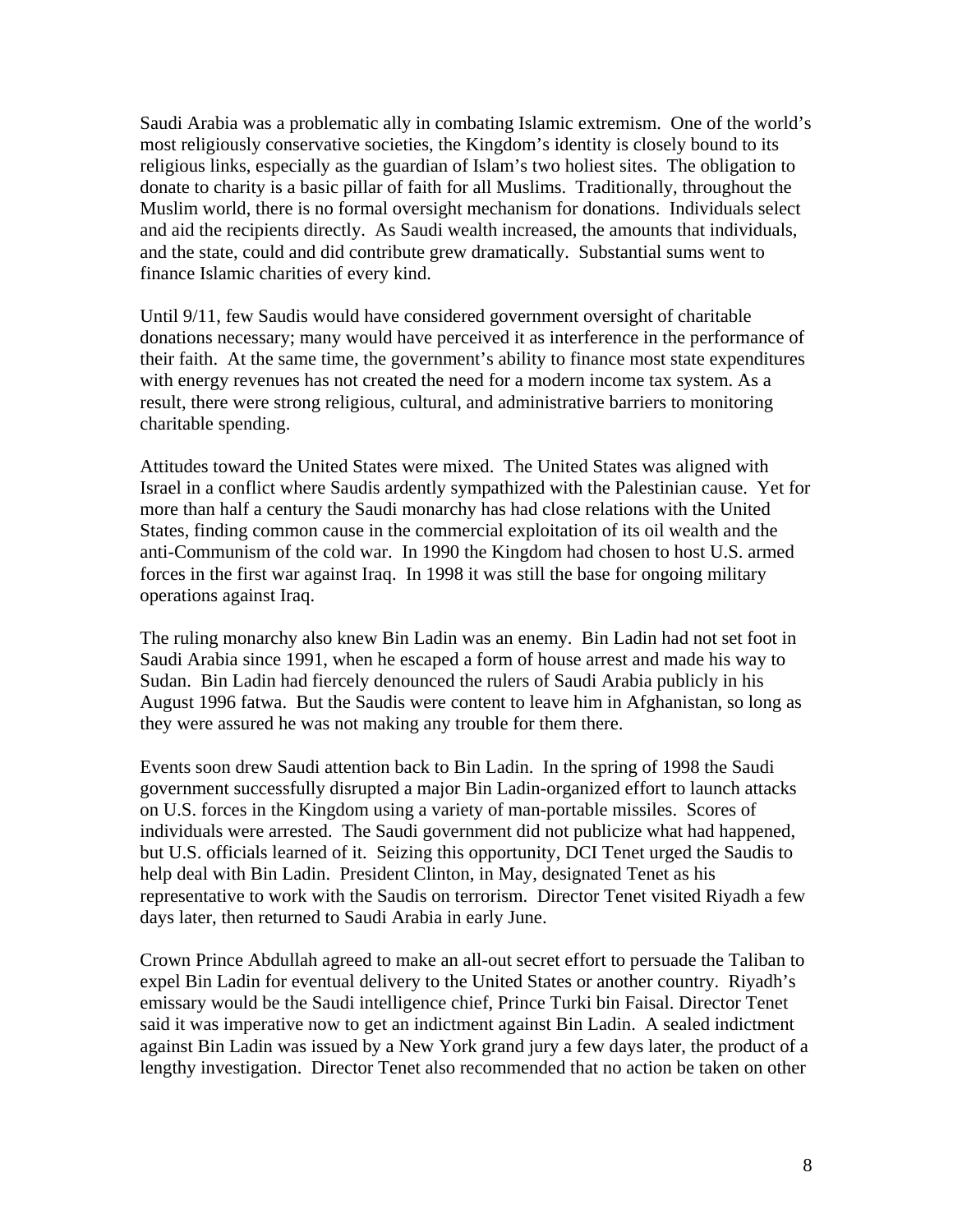U.S. options, such as a covert action plan. Vice President Gore thanked the Saudis for their efforts.

Prince Turki followed up in meetings during the summer with Mullah Omar and other Taliban leaders. Employing a mixture of possible bribes and threats, he received a commitment that Bin Ladin would be handed over. After the Embassy bombings in August, Vice President Gore called Riyadh again to underscore the urgency of bringing the Saudi ultimatum to a final conclusion.

In September 1998 Prince Turki, joined by Pakistan's intelligence chief, had a climactic meeting with Mullah Omar in Kandahar. Omar reneged on his promise to expel Bin Ladin. When Turki angrily confronted him, Omar lost his temper and denounced the Saudi government. The Saudis and Pakistanis walked out. The Saudi government then cut off any further official assistance to the Taliban regime, recalled its diplomats from Kandahar, and expelled Taliban representatives from the Kingdom. The Saudis suspended relations without a final break.

The Pakistanis did not suspend relations with the Taliban. Both governments judged that Iran was already on the verge of going to war against the Taliban. The Saudis and Pakistanis feared that a further break might encourage Iran to attack. They also wanted to leave open room for rebuilding ties if more moderate voices among the Taliban gained control.

Crown Prince Abdullah visited Washington later in September. In meetings with the President and Vice President he briefed them on these developments. The United States had information that corroborated his account. Officials thanked the Prince for his efforts, wondering what else could be done.

The United States acted too. In every available channel U.S. officials, led by State's aggressive counterterrorism coordinator, Michael Sheehan, warned the Taliban of dire consequences if Bin Ladin was not expelled. Moreover, if there was any further attack, he and others warned, the Taliban would be held directly accountable, including the possibility of a military assault by the United States.

These diplomatic efforts may have made an impact. The U.S. government received substantial intelligence of internal arguments over whether Bin Ladin could stay in Afghanistan. The reported doubts extended from the Taliban, to their Pakistani supporters, and even to Bin Ladin himself. For a time, Bin Ladin was reportedly considering relocating and may have authorized discussion of this possibility with representatives of other governments. We will report further on this topic at a later date. In any event, Bin Ladin stayed in Afghanistan.

This period may have been the high-water mark for diplomatic pressure on the Taliban. The outside pressure continued. But the Taliban appeared to adjust and learn to live with it, employing a familiar mix of stalling tactics again and again. Urged on by the United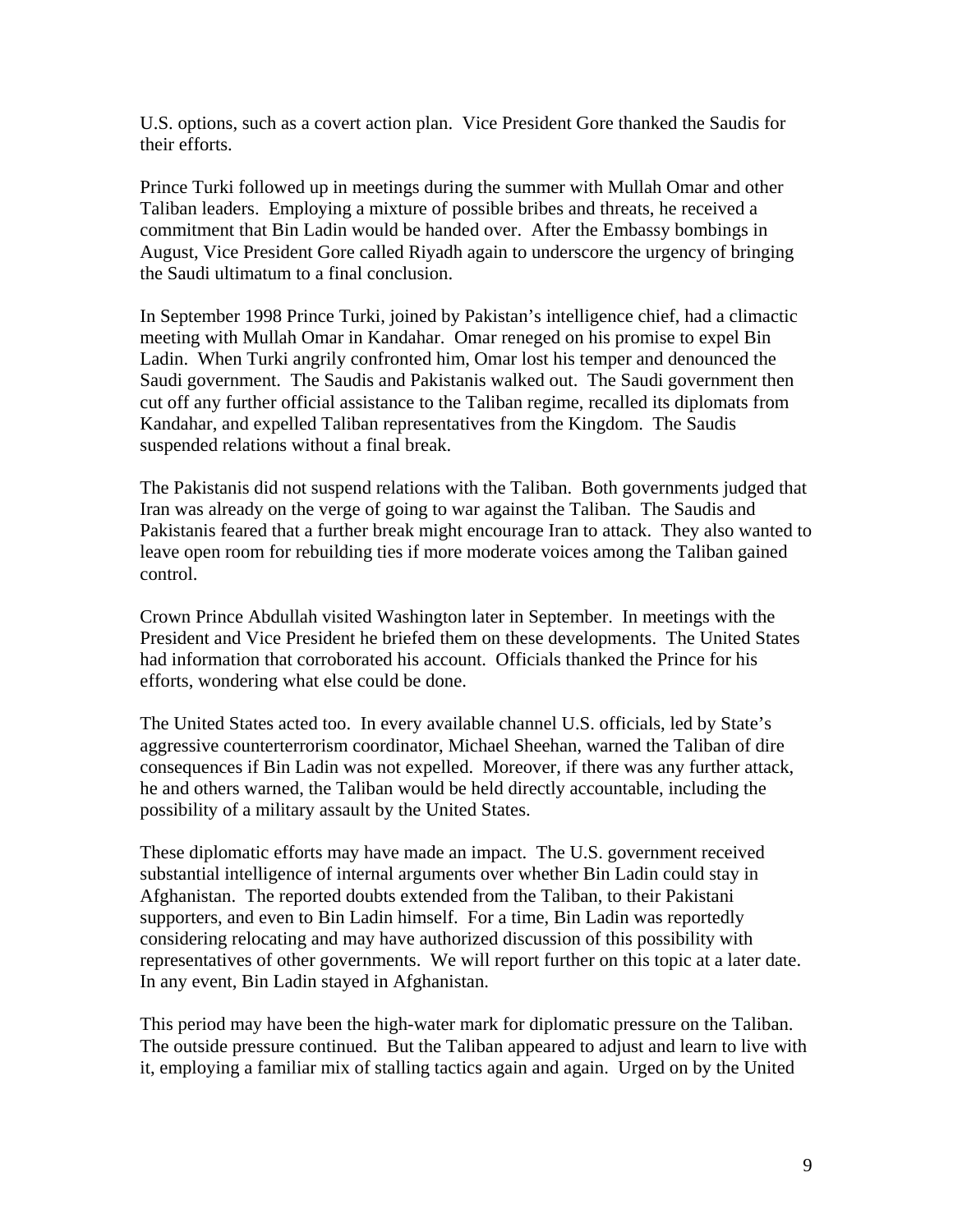States, the Saudis continued a more limited mix of the same tactics they had already employed. Prince Turki returned to Kandahar in June 1999, to no effect.

From 1999 through early 2001, the United States also pressed the United Arab Emirates, one of the Taliban's only travel and financial outlets to the outside world, to break off its ties and enforce sanctions, especially those relating to flights to and from Afghanistan. Unfortunately, these efforts to persuade the UAE achieved little before 9/11. As time passed, the United States also obtained information that the Taliban was trying to extort cash from Saudi Arabia and the UAE with various threats and that these blackmail efforts may have paid off.

After months of heated internal debate about whether the step would burn remaining bridges to the Taliban, President Clinton issued an executive order in July 1999 effectively declaring that the regime was a state sponsor of terrorism. UN economic and travel sanctions were added in October 1999 in UN Security Council Resolution 1267.

None of this had any visible effect on Mullah Omar, an illiterate leader who was unconcerned about commerce with the outside world. Omar had no diplomatic contact with the West, since he refused to meet with non-Muslims. The United States also learned that at the end of 1999 the Taliban Council of Ministers had unanimously reaffirmed that they would stick by Bin Ladin. Relations with between Bin Ladin and the Taliban leadership were sometimes tense, but the foundation was solid. Omar executed some subordinates who clashed with his pro-Bin Ladin line.

By the end of 2000 the United States, working with Russia, won UN support for still broader sanctions in UN Security Council Resolution 1333, including an embargo on arms sales to the Taliban. Again these had no visible effect. This may have been because the sanctions did not stop the flow of Pakistani military assistance to the Taliban. In April 2001 State Department officials in the Bush administration concluded that the Pakistani government was just not concerned about complying with sanctions against the Taliban.

Reflecting on the lack of progress with the Taliban, Secretary Albright told us that "we had to do something." "In the end," she said, "it didn't work. But we did in fact try to use all the tools we had."

Other diplomatic efforts with the Saudi government centered on letting U.S. agents interrogate prisoners in Saudi custody in cases like Khobar. Several officials have complained to us that the United States could not get direct access to an important al Qaeda financial official, Madani al Tayyib, who had been detained by the Saudi government in 1997. American officials raised the issue. The Saudis provided some information. In September 1998 Vice President Gore thanked the Saudis for their responsiveness on this matter, though he renewed the request for direct U.S. access. The United States never obtained this access.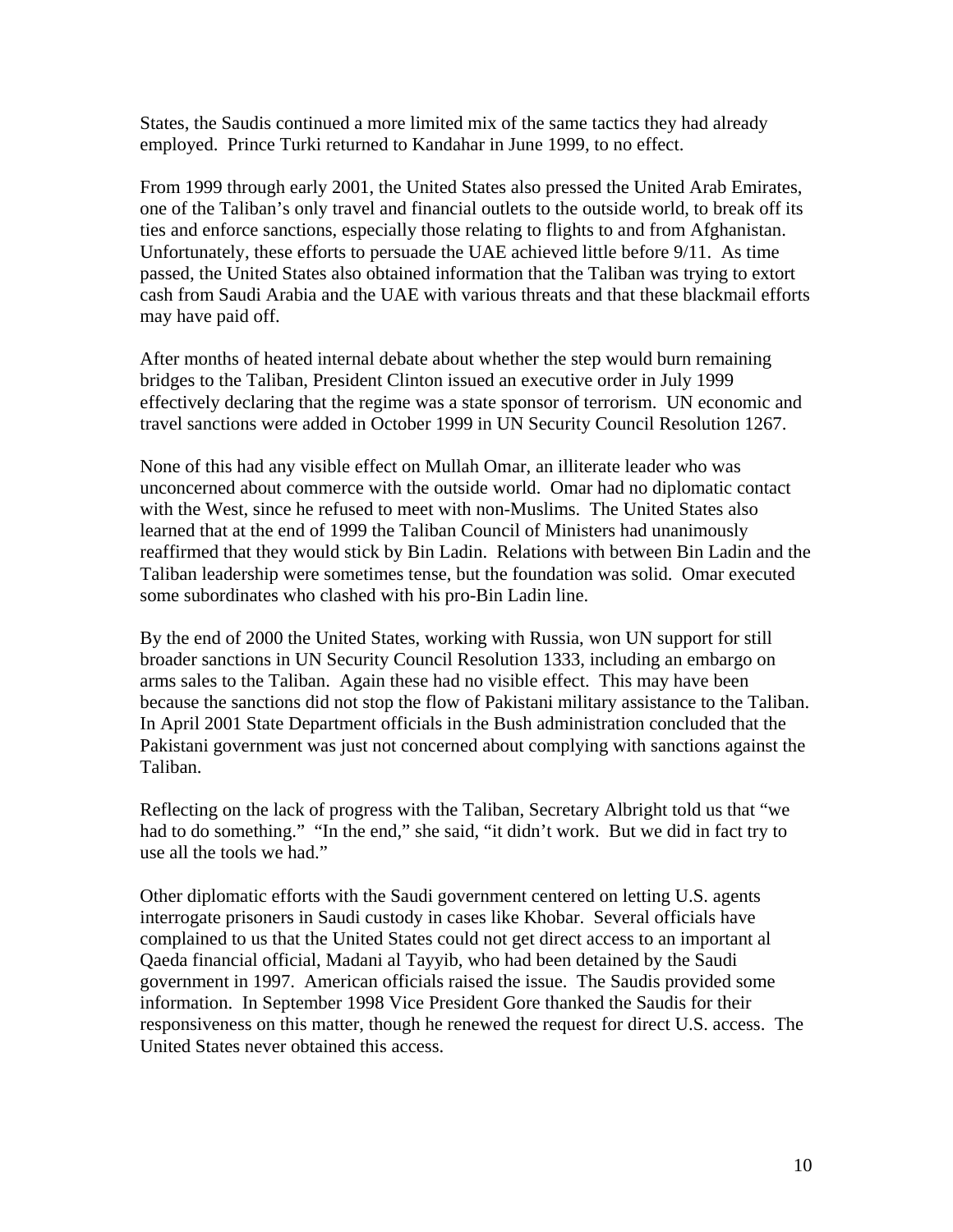The United States also pressed Saudi Arabia and the UAE for more cooperation in controlling money flows to terrorists or organizations linked to them. After months of arguments in Washington over the proper role of the FBI, an initial U.S. delegation on terrorist finance visited these countries to start working with their counterparts in July 1999. U.S. officials reported to the White House that they thought the new initiatives to work together had begun successfully. Another delegation followed up with Saudi Arabia and other Gulf states in January 2000. In Saudi Arabia the team concentrated on tracing Bin Ladin's assets and access to his family's money, exchanges that led to further, fruitful work. Progress on other topics was limited, however. The issue was not a consistent U.S. priority. Moreover, the Saudis were reluctant or unable to provide much help. Available intelligence was also so non-specific that it was difficult to confront the Saudis with evidence or cues to action.

The Bush administration did not develop any diplomatic initiatives on al Qaeda with the Saudi government before the 9/11 attack. Vice President Cheney apparently called Crown Prince Abdullah on July 4, 2001, only to seek Saudi help in preventing threatened attacks on American facilities in the Kingdom.

#### **Pressuring Pakistan**

Although Pakistan exists because of its Islamic identity, political Islam played a relatively minor role in its national politics until the 1970s. Following a 1977 coup, however, military leaders turned to Islamist groups for support. Fundamentalist groups became more prominent. South Asia has given birth to some of the most influential schools of Islamic fundamentalist thought, whose views shaped Taliban thinking. In addition, since the 1970s the influence of the Wahhabi school of Islam has grown as a result of Saudi-funded institutions and contact with Wahhabi ideas in Afghanistan.

For its entire existence Pakistani politics has also been preoccupied with its conflict with India. Three wars had been fought by 1971; another could easily happen—especially over the disputed territory of Kashmir. The Pakistani army is the country's strongest and most respected institution. The army sees hostile or unstable neighbors in every direction. It has adjusted by spinning webs of secret relationships. Secret Pakistani aid for the Taliban seemed for a time to make sense to the army as part of an effort to gain what some officers called "strategic depth" in a possible conflict with India. Their tolerance of Bin Ladin made sense to them too, at least for a time, in part because Bin Ladin's terrorist training camps were also training fighters for Pakistani-sponsored operations in Kashmir. The U.S. government believed Pakistani intelligence officers had direct links to Bin Ladin, perhaps concealed from the civilian leaders.

U.S. relations with Pakistan have been troubled since the Soviet withdrawal from Afghanistan. Cold war cooperation turned to arguments about military coups, nuclear proliferation, and the growing power of Islamic extremism in Pakistani life. Friendship during the Afghan jihad was replaced by concerns about corruption and regional stability.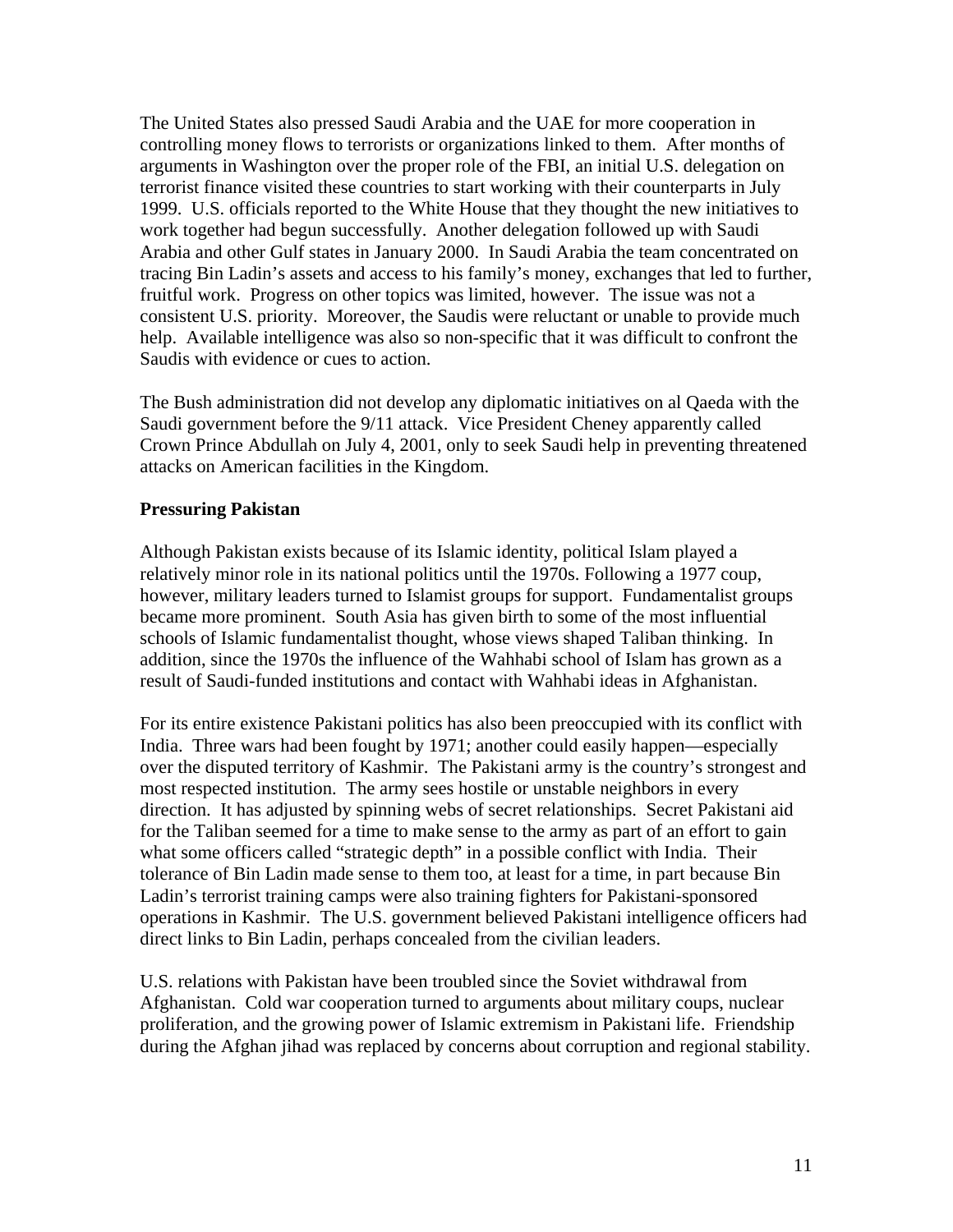Secretary Albright hoped to promote a more robust approach to South Asia when she took office. But the administration had a full agenda of concerns including a possible nuclear weapons program, illicit sales of missile technology, terrorism, an arms race and danger of war with India, and a succession of weak democratic governments. The American ambassador to Islamabad in most of the immediate pre-9/11 period, William Milam, told us that U.S. policy "had too many moving parts" and could never determine what items had the highest priority.

A principal envoy to South Asia for the administration, Deputy Secretary of State Strobe Talbott, explained the emphasis on nuclear weapons both because of the danger of nuclear war and because nuclear proliferation might increase the risk that terrorists could access such technology. In May 1998 both Pakistan and India had tested nuclear weapons. These tests marked a setback to nonproliferation policy and reinforced U.S. sanctions on both countries. But the tests also spurred more engagement in order to reduce the threat of war.

Bin Ladin and terrorist activity in Afghanistan were not significant issues in high-level contacts with Pakistan until after the Embassy bombings of August 1998. After the U.S. missile strikes on Afghanistan, Bin Ladin's network and their relationship with the Pakistani-supported Taliban did become a major issue in high-level diplomacy.

After the strikes President Clinton called Pakistani president Nawaz Sharif and he was sympathetic to America's losses. But the Pakistani side thought the strikes were overkill, the wrong way to handle the problem.

The United States asked the Saudis to put pressure on Pakistan to help. A senior State Department official concluded that Crown Prince Abdullah put "a tremendous amount of heat" on Sharif during his October 1998 visit to Pakistan.

Sharif was invited to Washington and met with President Clinton on December 2, 1998. Tension with India and nuclear weapons topped the agenda, but the leaders also discussed Bin Ladin. Pakistani officials defended Mullah Omar, and thought the Taliban would not object to a joint effort by others to get Bin Ladin.

In mid-December President Clinton called Sharif, worried both about immediate threats and the longer-term problem of Bin Ladin. The Pakistani leadership promised to raise the issue directly with the Taliban, in Afghanistan. But the United States received word in early 1999 that the Pakistani army remained reluctant to confront the Taliban, in part because of concerns about the effect on Pakistani politics.

In early 1999 the State Department counterterrorism office proposed a comprehensive diplomatic strategy for all the states involved in the Afghanistan problem, including Pakistan. It specified both carrots and sticks, including the threat of certifying Pakistan as not cooperating on terrorism. A version of this diplomatic strategy was eventually adopted by the State Department. Its author, Ambassador Sheehan, told us that it had been watered down to the point that nothing was then done with it.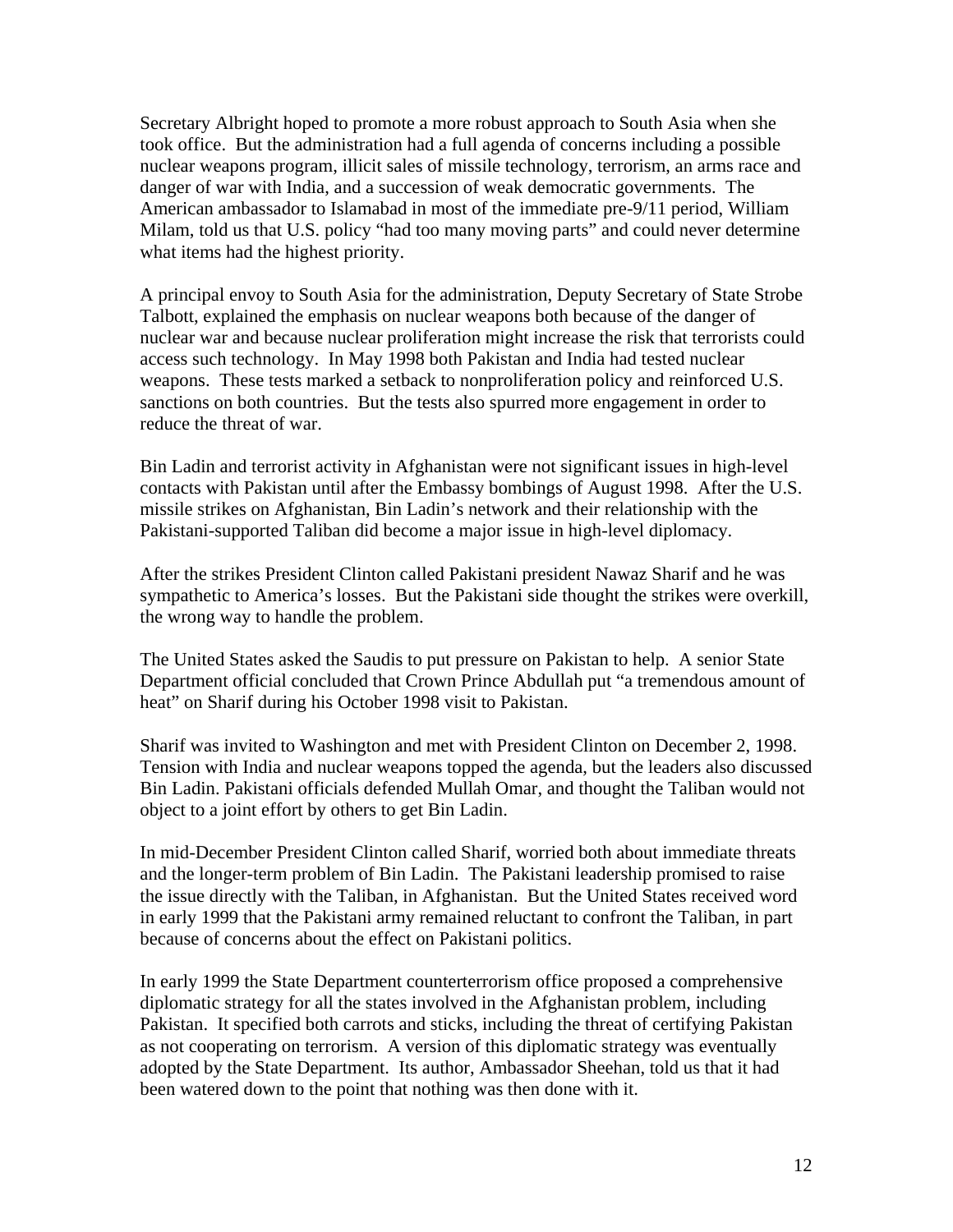By the summer of 1999 the counterterrorism agenda had to compete with cross-border fighting in Kashmir that threatened to explode into war. Nevertheless, President Clinton contacted Sharif in June, urging him strongly to get the Taliban to expel Bin Ladin. Clinton suggested Pakistan use its control over oil supplies to the Taliban and its access to imports through Karachi. The Pakistani leadership offered instead that Pakistani intelligence services might try to capture Bin Ladin themselves.

President Clinton met with Prime Minister Sharif in Washington on July 4. The prime subject was resolution of the crisis in Kashmir. The President also complained to the Prime Minister about Pakistan's failure to take effective action with respect to the Taliban and Bin Ladin. Later the United States agreed to assist in training a Pakistani special forces team for the Bin Ladin operation. Particularly since the Pakistani intelligence service was so deeply involved with the Taliban and possibly Bin Ladin, U.S. counterterrorism officials had doubts about every aspect of this new joint plan. Yet while few thought it would do much good, fewer thought it would do any actual harm. Officials were implementing it when Prime Minister Sharif was deposed by General Pervez Musharraf in October 1999. General Musharraf was scornful about the unit and the idea.

At first the Clinton administration hoped that Musharraf's takeover might create an opening for action on Bin Ladin. National Security Adviser Berger wondered about a trade of getting Bin Ladin in exchange for softer treatment of a relatively benign military regime. But the idea was never developed into a policy proposal. Meanwhile the President and his advisers were anxious about a series of new terrorist threats associated with the Millennium and were getting information linking these threats to al Qaeda associates in Pakistan, particularly Abu Zubaydah. President Clinton sent a message asking for immediate help on Abu Zubaydah and another push on Bin Ladin, renewing the idea of using Pakistani forces to get him. Musharraf told Ambassador Milam that he would do what he could. But he preferred a diplomatic solution on Bin Ladin. Though he thought terrorist should be brought to justice, he did not find the military ideas appealing.

Administration officials debated whether to keep working with the Musharraf government or confront the General with a blunter choice, to either adopt a new policy or "Washington will draw the appropriate conclusions." One such threat would be to cancel a possible presidential visit in March. U.S. envoys were given instructions that were firm, but not as confrontational as some U.S. officials had advocated. Musharraf was preoccupied with his domestic agenda but replied that he would do what he could, perhaps meeting with the Taliban himself.

Despite serious security threats, President Clinton made a one-day stopover in Islamabad on March 25, 2000, the first presidential visit since 1969. The main subjects were India-Pakistan tensions and proliferation, but President Clinton did raise the Bin Ladin problem. The Pakistani position was that their government had to support the Taliban and that the only way forward was to engage them and try to moderate their behavior.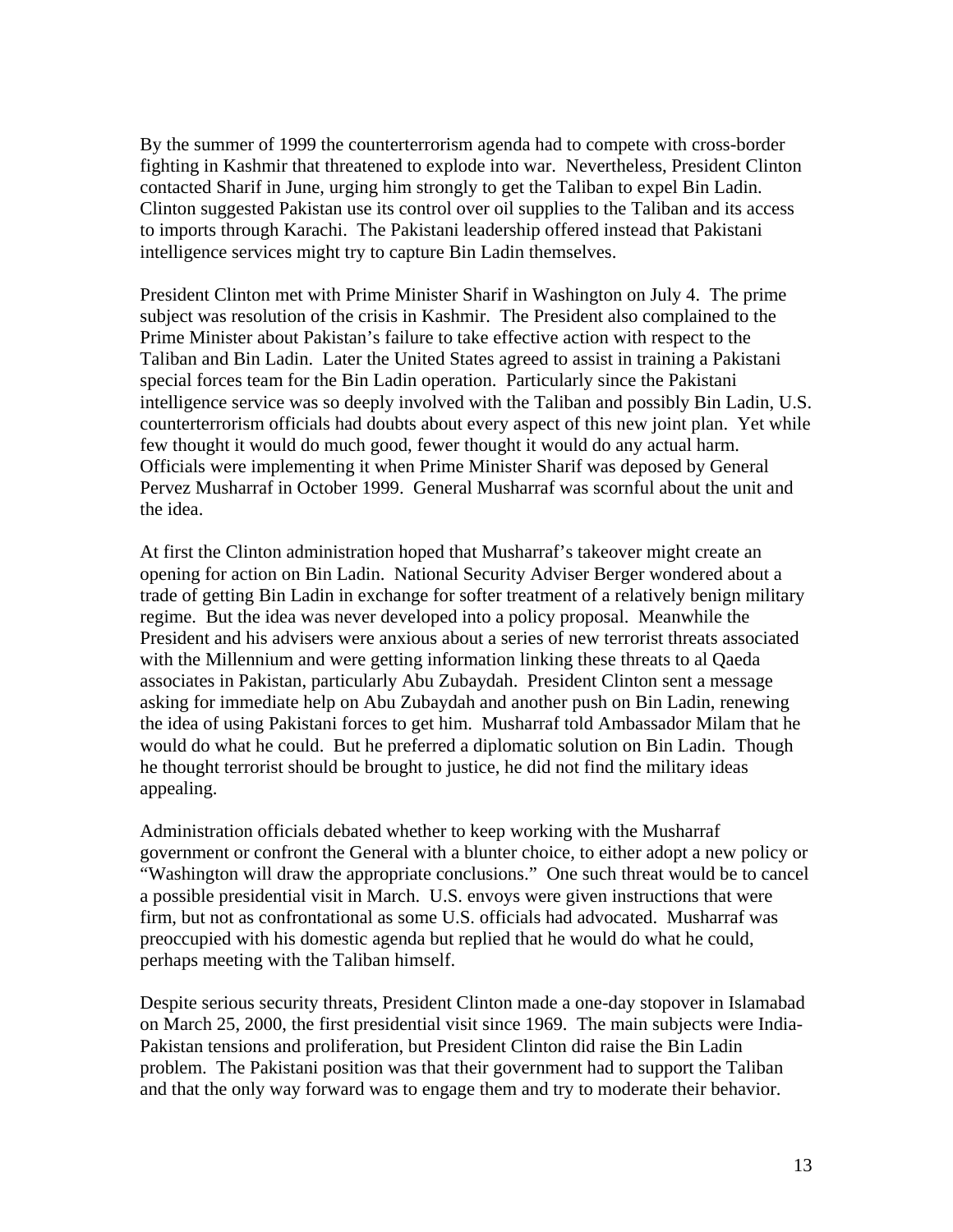They asked for evidence that Bin Ladin had really ordered the Embassy bombings a year and a half earlier. In a follow-up meeting the next day with Under Secretary of State Thomas Pickering, President Musharraf argued that Pakistan had only limited influence over the Taliban.

Musharraf did meet with Mullah Omar and did urge him to get rid of Bin Ladin. In early June the Pakistani interior minister even joined with Pickering to deliver a joint message to Taliban officials. But the Taliban seemed immune to such pleas, especially from Pakistani civilians like the interior minister. Pakistan did not threaten to cut off its help to the Taliban regime. By September the United States was again criticizing the Pakistani government for supporting a Taliban military offensive to complete the conquest of Afghanistan.

## **Considering New Policies Toward Afghanistan and Pakistan**

The civil war in Afghanistan posed the Taliban on one side, drawn from Afghanistan's largest ethnic community, the Pashtuns, against the Northern Alliance. Pashtuns opposing the Taliban, like the Karzai clan, were not organized into a political and military force. The main foe of the Taliban was the Northern Alliance led by Ahmed Shah Massoud, a hero of the Afghan jihad and a leader of ethnic Tajiks. The Taliban were backed by Pakistan. The Northern Alliance received some support from Iran, Russia, and India.

During 1999 the U.S. government began thinking harder about whether or how to replace the Taliban regime. Thinking in Washington divided along two main paths. The first path, led by the South Asia bureau at the State Department, headed by Assistant Secretary of State Karl Inderfurth, and his counterpart on the NSC staff, was for a major diplomatic effort to end the civil war and install a national unity government.

The second path, proposed by counterterrorism officials in the NSC staff and the CIA, was for the United States to take sides in the Afghan civil war and begin funneling secret military aid to the Taliban's foe, the Northern Alliance. These officials argued that the diplomatic approach had little chance of success and would not do anything, at least in the short term, to stop al Qaeda. Critics of this idea replied that the Northern Alliance was tainted by associations with narcotics traffickers, that its military capabilities were modest, and that an American association with this group would link the United States to an unpopular faction that Afghans blamed for much of the misrule and war earlier in the 1990s.

The debate continued inconclusively throughout the last year and a half of the Clinton administration. The CIA established limited ties to the Northern Alliance for intelligence purposes. Lethal aid was not provided.

The Afghan and Pakistani dilemmas were handed over to the Bush administration as it took office in 2001. The NSC counterterrorism staff, still led by Clarke, pushed urgently for a quick decision in favor of providing secret military assistance to the Northern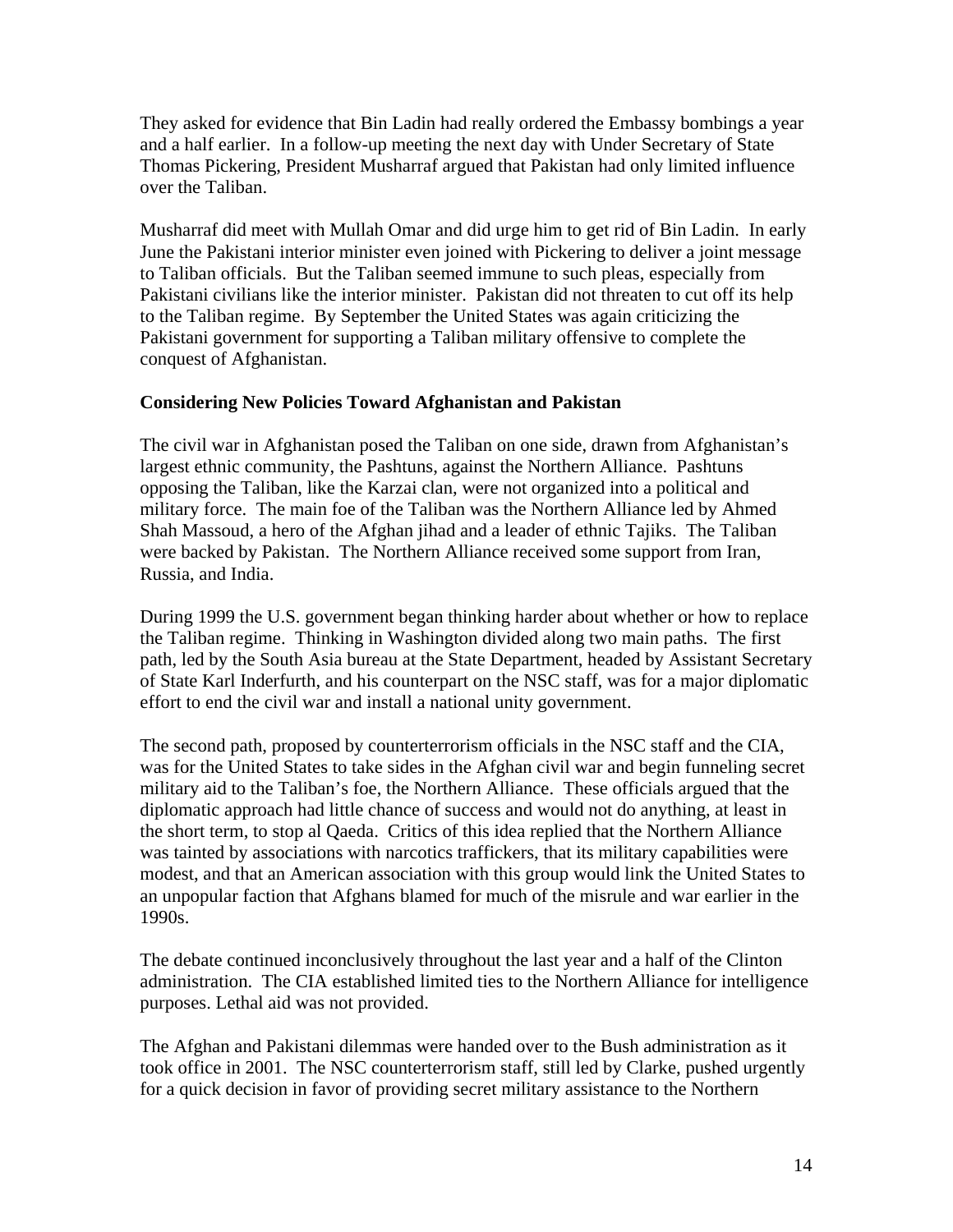Alliance to stave off its defeat. The initial proposed amounts were quite small, with the hope of keeping the Northern Alliance in the field, tying down Taliban and al Qaeda fighters.

National Security Adviser Condoleezza Rice discussed the issue with DCI Tenet. In early March 2001, Clarke presented the issue of aid to the Northern Alliance to Rice for action. Deputy National Security Adviser Stephen Hadley suggested dealing with this as part of the overall review they were conducting of their strategy against al Qaeda. In the meantime, lawyers could work on developing the appropriate authorities. Rice agreed, noting that the review would need to be done very soon but that the issue had to be connected to an examination of policy toward Afghanistan. Rice, Hadley, and the NSC staff member for Afghanistan, Zalmay Khalilzad, told us that they opposed aid to the Northern Alliance alone, contending that the program needed to include Pashtun opponents of the regime and be conducted on a larger scale. Clarke supported a larger program, but he warned that delay risked the Alliance's defeat.

The issue was then made part of the reviews of U.S. policy toward Afghanistan and Pakistan. The government developed formal policy papers that were discussed by subcabinet officials, the "Deputies," on April 30, June 27 and 29, July 16, and September 10. During this same time period the administration was developing a formal strategy on al Qaeda, to be codified in a National Security Presidential Directive (NSPD). The al Qaeda elements of this directive had been completed by Deputies in July. On September 4, the principals apparently approved the submission of this directive to the President.

The Afghanistan options debated in 2001 ranged from seeking a deal with the Taliban to overthrowing the regime. By the end of the Deputies meeting on September 10, the officials had formally agreed upon a three-phase strategy. It called first for dispatching an envoy to give the Taliban an opportunity to expel Bin Ladin and his organization from Afghanistan, even as the U.S. government tried to build greater capacity to pressure them. If this failed, pressure would be applied on the Taliban both through diplomacy and by encouraging anti-Taliban Afghans to attack al Qaeda bases, part of a planned covert action program including significant additional funding and more support for Pashtun opponents of the regime.

If the Taliban's policy failed to change after these two phases, the Deputies agreed that the United States would seek to overthrow the Taliban regime through more direct action. The Deputies also agreed to revise the draft NSPD on al Qaeda and add the new strategy on Afghanistan to the directive. According to Hadley, the timeframe for this strategy was about three years. Deputy Secretary of State Richard Armitage said that the Department initially continued the previous administration's policy on Afghanistan but that, after seven or eight months, State was moving clearly in the direction of a policy aimed at overthrowing the Taliban. If the United States was going to arm the Northern Alliance, he said, it was doing it to initiate regime change and should give Massoud and others the strength to achieve total victory.